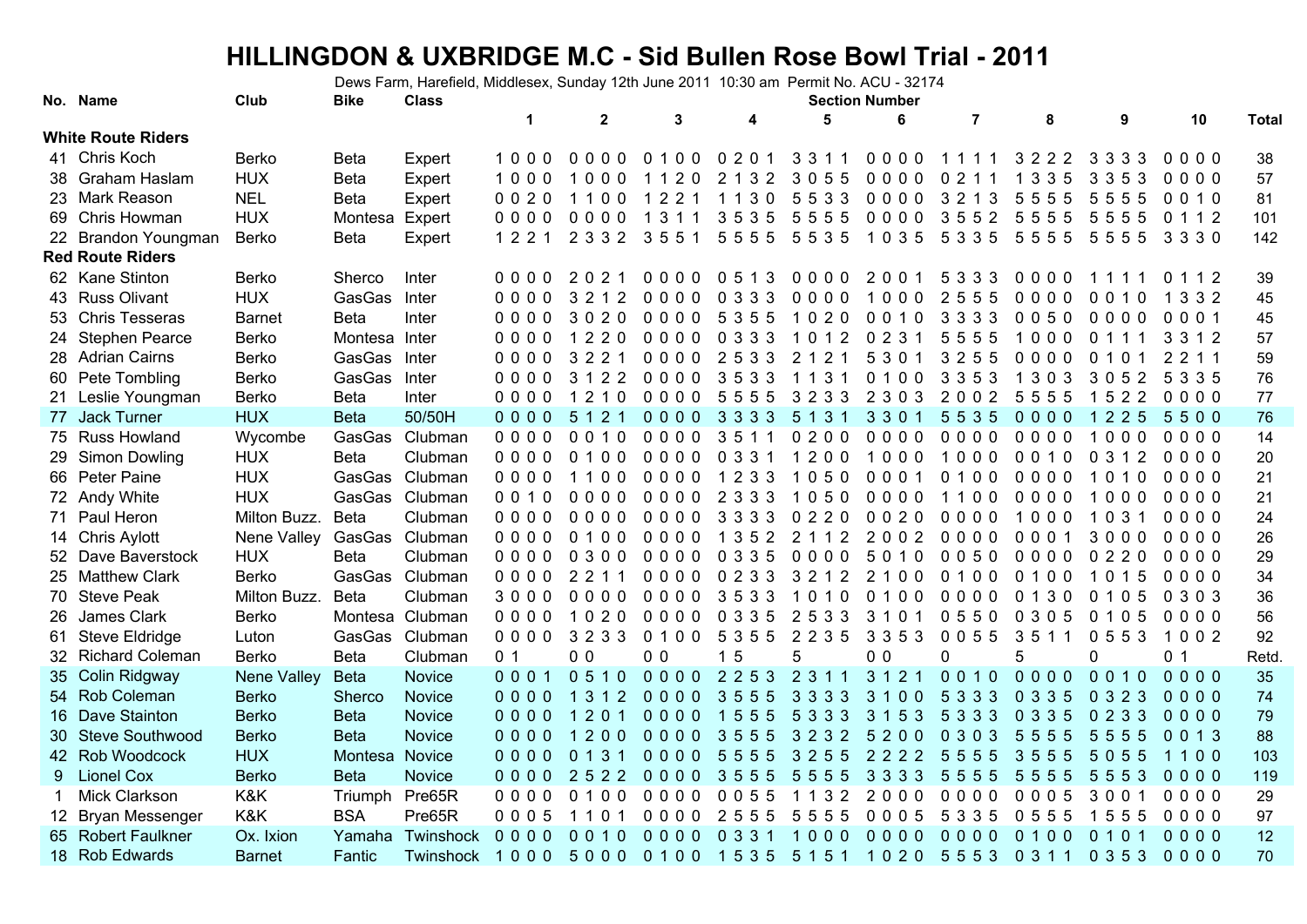## **HILLINGDON & UXBRIDGE M.C - Sid Bullen Rose Bowl Trial - 2011**

Dews Farm, Harefield, Middlesex, Sunday 12th June 2011 10:30 am Permit No. ACU - 32174

|    | No. Name                 | Club                | <b>Bike</b>     | <b>Class</b>              |                |                |                |                      |           | <b>Section Number</b>      |                      |                       |                       |                |              |
|----|--------------------------|---------------------|-----------------|---------------------------|----------------|----------------|----------------|----------------------|-----------|----------------------------|----------------------|-----------------------|-----------------------|----------------|--------------|
|    |                          |                     |                 |                           |                | $\mathbf{2}$   | 3              | 4                    | 5         | 6                          | 7                    | 8                     | 9                     | 10             | <b>Total</b> |
|    | 31 Conor Gibbons         | <b>Berko</b>        | Beta            | YouthB                    | $0000$         | 0310           | 0000           | 5555                 | 3 3 2 2   | 0 3 1 1                    | 3100                 | 1055                  | 3253                  | 0010           | 68           |
| 5. | Jonathan Bannister       | <b>SSTC</b>         | <b>Beta</b>     | YouthB                    | $0000$         | 0001           | 0000           | 5555                 | 0515      | 2050                       | 0150                 | 2 3 5 5               | 1 3 5 1               | 1000           | 71           |
|    | 33 Harry Coleman         | <b>Berko</b>        | <b>Beta</b>     | YouthB                    | 0 <sub>0</sub> | 3 <sub>1</sub> | 0 <sub>0</sub> | 3                    | 3         | 10                         | 5                    | 5                     | 0                     | 0 <sub>0</sub> | Retd.        |
|    | <b>Blue Route riders</b> |                     |                 |                           |                |                |                |                      |           |                            |                      |                       |                       |                |              |
|    | 55 Jonathan Smith        | <b>Berko</b>        | GasGas          | 50/50E                    | $0000$         | 5 1 3 1        | $0000$         | 0 3 3 3              | 2011      | 3 3 2 3                    | 3533                 | 1 3 2 3               | 5300                  | 5220           | 74           |
| 8  | lan Turner               | <b>HUX</b>          | Ossa            | 50/50E                    | $0000$         | 3 3 3 3        | $0000$         | 1 3 3 5              | 3030      | 3 3 3 3                    | 5555                 | 2 3 3 1               | 3 2 1 2               | 1 1 2 3        | 86           |
|    | 11 Malcolm White         | <b>WMA</b>          | Triumph         | Pre65B                    | $0000$         | 2013           | $0000$         | 2 <sub>1</sub><br>11 | 302<br>-1 | $0000$                     | 0353                 | 1 0 3 3               | 0350                  | $0000$         | 43           |
|    | 58 Steve Manders         | <b>HUX</b>          | F/Barnet Pre65B |                           | $0000$         | 2 2 5 3        | $0000$         | 5555                 | 2023      | 0001                       | 0532                 | 3555                  | 5023                  | $0002$         | 80           |
| 3  | <b>Bob Twigg</b>         | K&K                 | <b>Beta</b>     | Sportsman 0000            |                | $0000$         | $0000$         | 0033                 | 1300      | 0000                       | 0121                 | 0015                  | 2500                  | 0000           | 27           |
|    | John Ruth                | Southend            | <b>Beta</b>     | Sportsman 0 0 5 0         |                | $0000$         | $0000$         | 3533                 | 1010      | $0000$                     | 0 0 1 2              | 3 3 3<br>$\mathbf{1}$ | 2000                  | $0000$         | 36           |
|    | 39 Mick Adams            | <b>HUX</b>          | Xispa           | Sportsman 0000 1111       |                |                | 0000 0232      |                      | 2 1 0 1   | 0000                       | 1 1 3 2              | 0120                  | $\overline{2}$<br>551 | 0000           | 38           |
| 50 | lan Reynolds             | Berko               | Fantic          | Sportsman 0000            |                | 0001           | $0000$         | 0551                 | 3 1 3 0   | 0000                       | 0002                 | 1032                  | 0551                  | 0001           | 39           |
|    | 64 Gary Stinton          | <b>Berko</b>        | Sherco          | Sportsman 0000            |                | 1 1 2 1        | 0000           | 1112                 | 2100      | 0000                       | 2222                 | 5 3 2                 | 5<br>10               | 0005           | 44           |
|    | 15 Adrian Tyson          | Bexleyheath         | <b>Beta</b>     | Sportsman 0 0 0 1         |                | 1000           | $0000$         | 5 1 3 3              | 3200      | $0000$                     | 2 2 3 3              | 1 3 3 3               | 5<br>1 1              | $0000$         | 47           |
|    | 44 Bob Brown             | South Harrow Sherco |                 | Sportsman 0000            |                | 1100 0000      |                | 0555                 | 2533      | $0000$                     | 0200                 | 2<br>1 1 3            | 5555                  | 1000           | 60           |
|    | 59 Steph Tombling        | Berko               | Beta            | Sportsman 0000            |                | 1 3 2 0        | $0000$         | 5555                 | 5 1 3 5   | 0000                       | 3001                 | 2 3 3 5               | 5000                  | 1000           | 63           |
|    | 76 Jim Bell              | <b>HUX</b>          | Montesa         | Sportsman 0000            |                | 1111           | $0000$         | 5555                 | 3232      | $0000$                     | 2 3 2 3              | 0 3 3 0               | 5 1 3 5               | 0001           | 65           |
|    | 51 Mark Shoebridge       | <b>HUX</b>          | <b>Beta</b>     | Sportsman 0000 3011       |                |                | 0205           | 1 5 3 3              | 1220      | $0000$                     | 2 3 2<br>$\mathbf 1$ | 3 3 1<br>$\mathbf 1$  | 5<br>551              | 3002           | 66           |
|    | 10 Stephen Ross          | <b>HUX</b>          | Honda           | Sportsman 0 0 0 5 1 0 2 1 |                |                | 0000 0135      |                      | 3 1 5 2   | 1000                       | 222<br>-1            | 5<br>2 3              | 5<br>550              | 0050           | 68           |
|    | 73 Paul Stinton          | <b>HUX</b>          | GasGas          | Sportsman 0000            |                | 0110           | 0200           | 3 3 3 3              | 2 1 3 3   | 0005                       | 2 3 3                | 3535                  | 5235                  | 0005           | 75           |
|    | 57 Alex Furness-Smith    | <b>Berko</b>        | Sherco          | Sportsman 5000            |                | 3 1 1 1        | 0010           | 3 3 3 5              | 3 3 3 1   | 0513                       | 3<br>$\overline{2}$  | 3<br>3 <sub>3</sub>   | 5500                  | 0530           | 80           |
|    | 37 Steve Salter          | <b>HUX</b>          | Sherco          | Sportsman 3 0 2 0         |                | 5 3 1 5        | 0001           | 3 3 3 5              | 2202      | 0 1 3 0                    | 3 3 5 3              | 2033                  | 5<br>55               | 0 1 0 2        | 85           |
|    | David Tarrant            | <b>HUX</b>          | Honda           | Sportsman 0000            |                | 2 2 2 3        | 0000           | 5 3 5 3              | 3232      | 0003                       | 3 1 3 2              | 3555                  | 5<br>2<br>15          | 0503           | 86           |
|    | 67 Paul Jordan           | <b>HUX</b>          | GasGas          | Sportsman 5000            |                | 0 1 2 1        | 0 1 0 3        | 2 3 3 5              | 3 1 3 3   | 0000                       | 3 3 3 3              | 3555                  | 5505                  | 1233           | 90           |
|    | 63 Stephen Cobb          | <b>HUX</b>          | Yamaha          | Sportsman 3500            |                | 3 3 3 3        | 0012           | 1 3 5 5              | 3 3 3 3   | 1 2 3 3                    | 2233                 | 2 3 3 5               | 5533                  | 1 3 5 3        | 109          |
|    | 68 John Denny            | <b>HUX</b>          | <b>Bultaco</b>  | Sportsman 3335            |                | 3553           | 3555           | 5555                 | 3 3 3 3   | 3 3 5 5                    | 3 3 5 5              | 5555                  | 5555                  | 5555           | 172          |
|    | 36 Nick James            | <b>HUX</b>          | Dot             | Sportsman 0000            |                | 0 1 3 5        | 005            |                      | 5555      |                            |                      | 5                     | 0                     | 5              | Retd.        |
|    | 56 Jonathan Harris       | <b>Beta</b>         | Beta            | Sportsman 5 3             |                | 3 <sub>3</sub> | 55             | 55                   | 33        | 3 <sub>3</sub>             | 3                    | 3                     | 5                     | 5              | Retd.        |
|    | 74 Ciaron Stinton        | <b>HUX</b>          | Sherco          | YouthB                    | 0 1 1 0        | 2 1 2 2        | $0000$         | 0 3 5 5              | 2533      | 0033                       | 3 3 3 3              | 2 <sub>5</sub><br>55  | 5053                  | 0015           | 89           |
| 4  | James Bannister          | <b>SSTC</b>         | Sherco          | YouthC                    | $0000$         | 2 3 5 3        | $0000$         | 0555                 | 5 5 3 5   | 0 <sub>1</sub><br>$\Omega$ | 3<br>333             | 3<br>55<br>5          | 0.5<br>1 1            | 0 3 3 5        | 96           |
|    | 17 Callum Hayes          | <b>Barnet</b>       | GasGas YouthC   |                           | 1 3 0 3        | 3 3 3 1        | 0 3 5 0        | 3555                 | 3 3 3 3   | 0100                       | 3 3 3 3              | 3555                  | 5 1 1 3               | 5533           | 112          |

**Sid Bullen Rose Bowl - Best HUX rider on the RED route:**

Simon Dowling - 20 points lost

| <b>Best Expert:</b>       | Chris Koch - 38 points lost   | <b>Best Novice:</b> Colin Ridgway - 35 points lost. | <b>Best Sportsman:</b> Bob Twigg - 27 points lost. |
|---------------------------|-------------------------------|-----------------------------------------------------|----------------------------------------------------|
| <b>Best Intermediate:</b> | Kane Stinton - 39 points lost | <b>Best Clubman:</b> Russ Howland - 14 points lost  |                                                    |

Provisional results. Any protests must be made to the secretary of the meeting, within 14 days, together with the A.C.U. fee of £50.